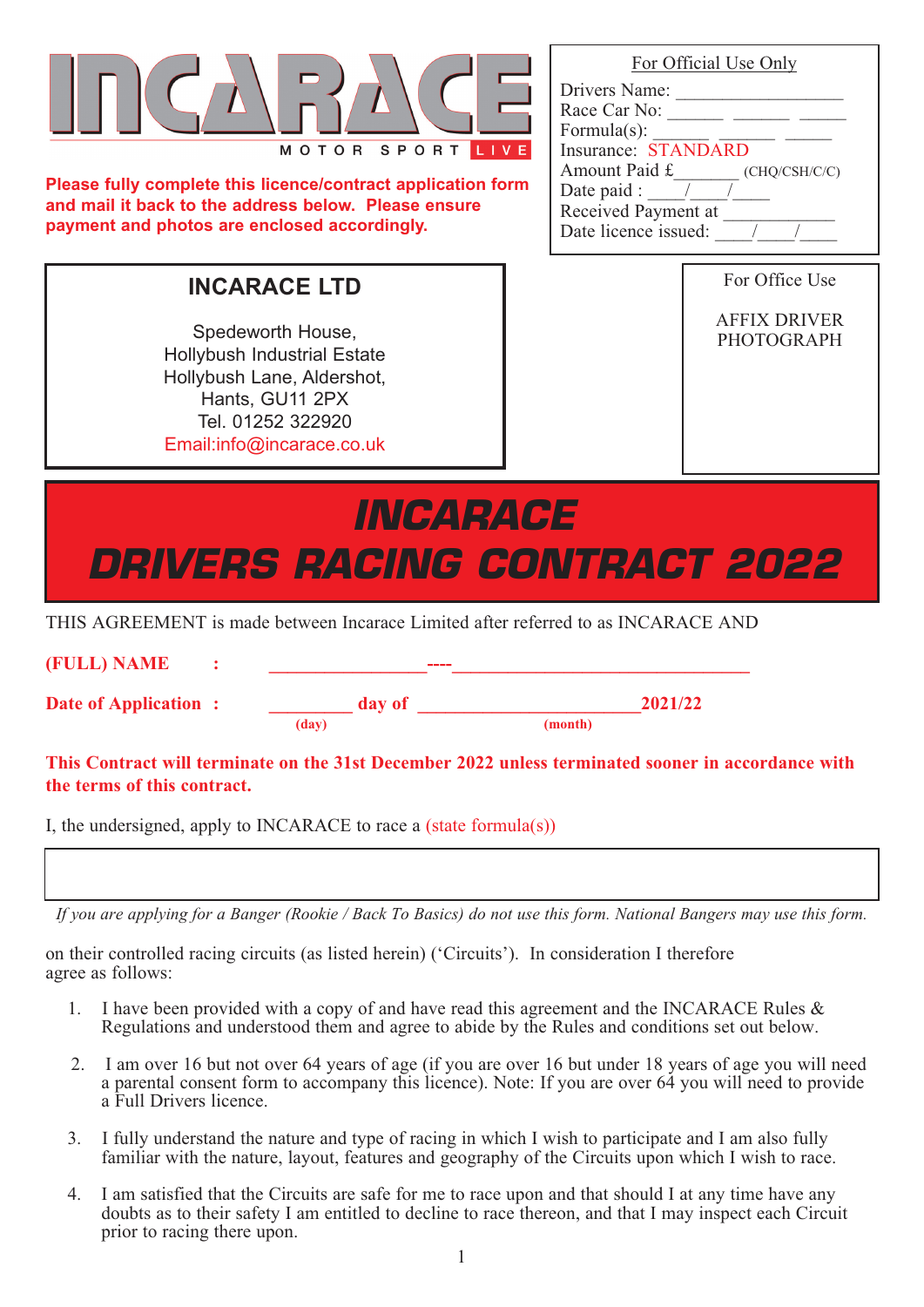- 5. Not to take part, as a person or allow my competition car, my name or racing number to be used with any other promotion advertising, at any time within the dates of this agreement, other than with INCARACE or promotions advertising affiliated organisations, or without written permission of INCARACE.
- 6. I agree to abide by the rules as laid down by INCARACE.
- 7. I hereby give INCARACE the right to use my name or my racing number, and any photographs or video footage of me and or my race car, or similar for the purpose of advertising or publicity as they see fit.
- 8.1 I will pay INCARACE on the signing of this agreement the appropriate fee as detailed on page 5 of this agreement
- 8.2 INCARACE will on acceptance of this agreement supply me with a Driving (Racing) Licence (aka log book), and Number (exclusive to myself for the period of this agreement), one printed Rulebook for 2022 and notification of my racing grade and the opportunity to race according to the rules set out in the Rule Book. I understand that it is my responsibility to ensure that I receive a copy of the 2022 rules and regulations.
- 9. I understand that any Sponsorship, Advertising rights or Benefits I might receive from the same, must have the prior written approval of INCARACE.
- 10. I understand that any injury sustained by me during racing on INCARACE controlled tracks will only entitle me to a personal accident cover as set out in the Rule Book.
- 11. Not to cause, or be a part of in any way involved with any action that would or could disrupt a race meeting. I also understand that I am responsible for the actions of my pit crew and family members, and acknowledge that if their behaviour in any way disrupts a race meeting; my licence may be suspended or in some circumstances, cancelled.
- 12. That except in the case of death or personal injury caused by INCARACE's negligence, or as expressly provided in this Contract, INCARACE shall not be liable to me by reason of any representation (unless fraudulent), or any implied warranty, condition or other term, or any duty at common law, or under the express terms of the Contract, for any loss of profit or any indirect, special or consequential loss, damage, costs, expenses or other claims (whether caused by the negligence of INCARACE, its servants or agents or otherwise) which arise out of or in connection with the provision by INCARACE of this Contract and the right to race at the Circuits or the use of the Circuits by me, and the entire liability of INCARACE under or in connection with the Contract shall not exceed the amount of INCARACE's charges pursuant to the Contract.
- 13. Either I or INCARACE may (without limiting any other remedy) at any time terminate the Contract by giving written notice to the other if the other commits any material breach of the Contract and, if such breach is capable of remedy) fails to remedy the breach within 30 days after being required by written notice to do so, or if the other goes into liquidation, becomes bankrupt, makes a voluntary arrangement with its creditors, or has a receiver or administrator appointed.
- 14.1 This Contract constitutes the entire agreement between us and supersedes any previous agreement or understanding and may not be varied except in writing between myself and INCARACE.
- 14.2 English law shall apply to this Contract and both I and INCARACE agree to submit to the exclusive jurisdiction of the English Courts.

**We advise you to take a copy of this licence for your own records, before returning it for processing.**

**The Company reserves absolute right to take whatever action to disqualification as deemed to be necessary.**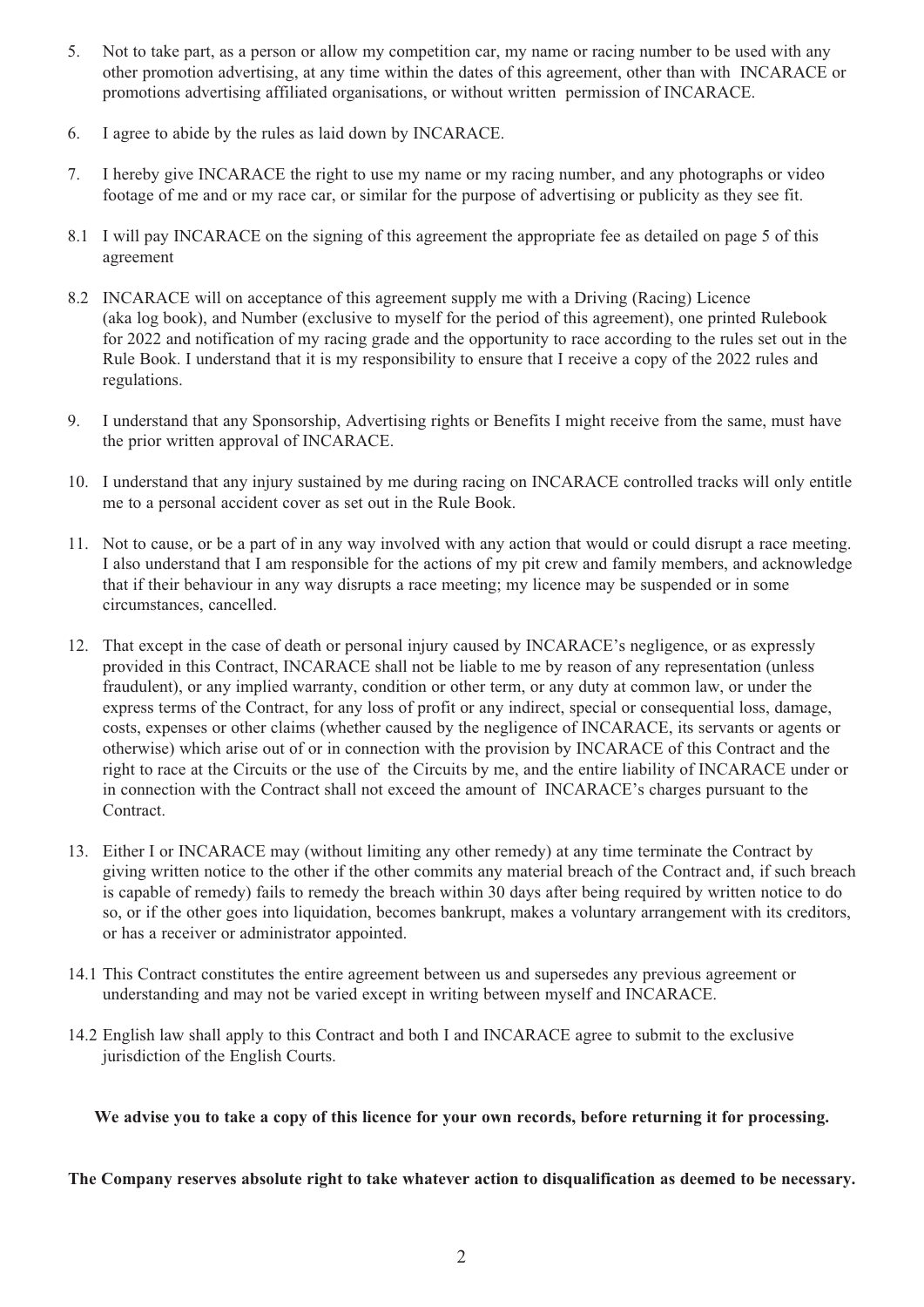### **General Data Protection Regulation**



|                        | Name:             | Date: |
|------------------------|-------------------|-------|
| <b>All Development</b> | <b>Signature:</b> |       |
|                        |                   |       |

**All contracts should be fully completed, signed and mailed with 2 x photographs and payment to the office address as detailed on the front page of this contract.**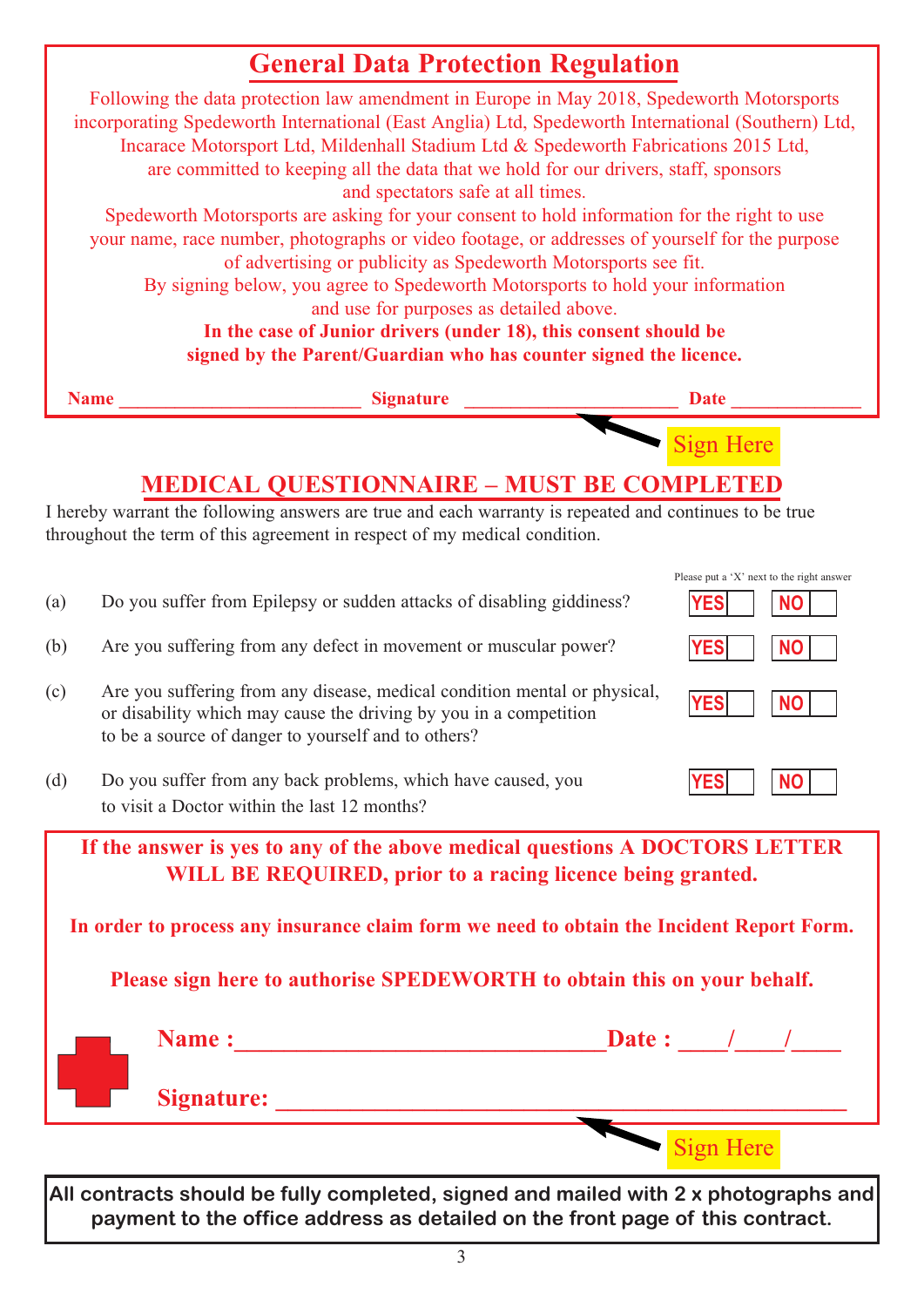| (1)                  | Previous racing history:                          |                                                                                                                                                                                                                                                                                                                     |                                                                                                                                                                                                                                                                                                                                                                             |                                                                                                                                                                                                                                |                                                                            |
|----------------------|---------------------------------------------------|---------------------------------------------------------------------------------------------------------------------------------------------------------------------------------------------------------------------------------------------------------------------------------------------------------------------|-----------------------------------------------------------------------------------------------------------------------------------------------------------------------------------------------------------------------------------------------------------------------------------------------------------------------------------------------------------------------------|--------------------------------------------------------------------------------------------------------------------------------------------------------------------------------------------------------------------------------|----------------------------------------------------------------------------|
| a.                   | Race No.                                          | Formula<br><b>Contract Contract Contract</b>                                                                                                                                                                                                                                                                        | Date from /To (year)<br>$\frac{1}{10}$ to $\frac{1}{10}$                                                                                                                                                                                                                                                                                                                    | Promotion                                                                                                                                                                                                                      | <b>Highest Grade</b>                                                       |
| b.                   |                                                   | the control of the control of the                                                                                                                                                                                                                                                                                   | $\frac{1}{10}$ to $\frac{1}{10}$                                                                                                                                                                                                                                                                                                                                            |                                                                                                                                                                                                                                |                                                                            |
| $\mathbf{c}$ .<br>d. | $\mathcal{L}$ and $\mathcal{L}$ and $\mathcal{L}$ | the control of the control of the                                                                                                                                                                                                                                                                                   | $\frac{\text{to}}{\text{to}}$<br>to to the set of the set of the set of the set of the set of the set of the set of the set of the set of the set of the set of the set of the set of the set of the set of the set of the set of the set of the set of the set                                                                                                             |                                                                                                                                                                                                                                | the control of the control of the control of the control of the control of |
|                      |                                                   | (please continue on a separate sheet if needed)                                                                                                                                                                                                                                                                     |                                                                                                                                                                                                                                                                                                                                                                             |                                                                                                                                                                                                                                |                                                                            |
| (2)                  |                                                   | DISCLOSURE OF PREVIOUS OR CURRENT RACING SUSPENSION OR BAN                                                                                                                                                                                                                                                          |                                                                                                                                                                                                                                                                                                                                                                             |                                                                                                                                                                                                                                |                                                                            |
|                      |                                                   | Are you currently under a suspension or ban from racing?                                                                                                                                                                                                                                                            |                                                                                                                                                                                                                                                                                                                                                                             | YES                                                                                                                                                                                                                            | <b>NO</b>                                                                  |
|                      |                                                   | Have you been suspended or banned from racing by INCARACE or any<br>other promotion in or out of the ORCi?                                                                                                                                                                                                          |                                                                                                                                                                                                                                                                                                                                                                             | <b>YES</b>                                                                                                                                                                                                                     |                                                                            |
|                      |                                                   | If the answer is yes to either of the above please give details                                                                                                                                                                                                                                                     |                                                                                                                                                                                                                                                                                                                                                                             |                                                                                                                                                                                                                                |                                                                            |
|                      |                                                   |                                                                                                                                                                                                                                                                                                                     |                                                                                                                                                                                                                                                                                                                                                                             | (please continue on a separate sheet if needed)                                                                                                                                                                                |                                                                            |
| (3)                  |                                                   | Formula(s) to be raced according to this application:                                                                                                                                                                                                                                                               |                                                                                                                                                                                                                                                                                                                                                                             |                                                                                                                                                                                                                                |                                                                            |
|                      |                                                   | $\frac{1}{2}$ $\frac{1}{2}$ $\frac{1}{2}$ $\frac{1}{2}$ $\frac{1}{2}$ $\frac{1}{2}$ $\frac{1}{2}$ $\frac{1}{2}$ $\frac{1}{2}$ $\frac{1}{2}$ $\frac{1}{2}$ $\frac{1}{2}$ $\frac{1}{2}$ $\frac{1}{2}$ $\frac{1}{2}$ $\frac{1}{2}$ $\frac{1}{2}$ $\frac{1}{2}$ $\frac{1}{2}$ $\frac{1}{2}$ $\frac{1}{2}$ $\frac{1}{2}$ |                                                                                                                                                                                                                                                                                                                                                                             | Racing Number Requested<br>Racing Number Requested                                                                                                                                                                             |                                                                            |
|                      |                                                   |                                                                                                                                                                                                                                                                                                                     |                                                                                                                                                                                                                                                                                                                                                                             | Racing Number Requested                                                                                                                                                                                                        |                                                                            |
|                      |                                                   | (Please note there is an additional charge if you wish to race more than one formula - see contract notes – item 3).                                                                                                                                                                                                |                                                                                                                                                                                                                                                                                                                                                                             |                                                                                                                                                                                                                                |                                                                            |
|                      |                                                   |                                                                                                                                                                                                                                                                                                                     |                                                                                                                                                                                                                                                                                                                                                                             |                                                                                                                                                                                                                                |                                                                            |
|                      |                                                   |                                                                                                                                                                                                                                                                                                                     |                                                                                                                                                                                                                                                                                                                                                                             |                                                                                                                                                                                                                                |                                                                            |
|                      | <b>DRIVERS DATE OF BIRTH:</b>                     |                                                                                                                                                                                                                                                                                                                     | $\overline{A}$ / $\overline{A}$ / $\overline{A}$ $\overline{A}$ $\overline{A}$ $\overline{A}$ $\overline{A}$ $\overline{A}$ $\overline{A}$ $\overline{A}$ $\overline{A}$ $\overline{A}$ $\overline{A}$ $\overline{A}$ $\overline{A}$ $\overline{A}$ $\overline{A}$ $\overline{A}$ $\overline{A}$ $\overline{A}$ $\overline{A}$ $\overline{A}$ $\overline{A}$ $\overline{A}$ |                                                                                                                                                                                                                                |                                                                            |
|                      |                                                   |                                                                                                                                                                                                                                                                                                                     |                                                                                                                                                                                                                                                                                                                                                                             |                                                                                                                                                                                                                                |                                                                            |
|                      | <b>ADDRESS</b> (Block Caps):                      |                                                                                                                                                                                                                                                                                                                     | and the control of the control of the control of the control of the control of the control of the control of the                                                                                                                                                                                                                                                            |                                                                                                                                                                                                                                |                                                                            |
|                      |                                                   |                                                                                                                                                                                                                                                                                                                     |                                                                                                                                                                                                                                                                                                                                                                             |                                                                                                                                                                                                                                |                                                                            |
|                      |                                                   |                                                                                                                                                                                                                                                                                                                     |                                                                                                                                                                                                                                                                                                                                                                             |                                                                                                                                                                                                                                |                                                                            |
|                      |                                                   |                                                                                                                                                                                                                                                                                                                     |                                                                                                                                                                                                                                                                                                                                                                             |                                                                                                                                                                                                                                |                                                                            |
|                      |                                                   | Home Tel No: Work Tel No:                                                                                                                                                                                                                                                                                           |                                                                                                                                                                                                                                                                                                                                                                             |                                                                                                                                                                                                                                |                                                                            |
|                      |                                                   |                                                                                                                                                                                                                                                                                                                     |                                                                                                                                                                                                                                                                                                                                                                             | Email address: No and the set of the set of the set of the set of the set of the set of the set of the set of the set of the set of the set of the set of the set of the set of the set of the set of the set of the set of th |                                                                            |
|                      |                                                   | May we give your telephone numbers out to other registered drivers?                                                                                                                                                                                                                                                 |                                                                                                                                                                                                                                                                                                                                                                             |                                                                                                                                                                                                                                |                                                                            |
|                      |                                                   | Work telephone number                                                                                                                                                                                                                                                                                               | YES/NO                                                                                                                                                                                                                                                                                                                                                                      | (delete where applicable)                                                                                                                                                                                                      |                                                                            |
|                      |                                                   | Home telephone number<br>Mobile telephone number                                                                                                                                                                                                                                                                    | YES/NO<br>YES/NO                                                                                                                                                                                                                                                                                                                                                            | (delete where applicable)<br>(delete where applicable)                                                                                                                                                                         |                                                                            |
|                      |                                                   | Email address                                                                                                                                                                                                                                                                                                       | YES/NO                                                                                                                                                                                                                                                                                                                                                                      | (delete where applicable)                                                                                                                                                                                                      |                                                                            |
|                      |                                                   |                                                                                                                                                                                                                                                                                                                     |                                                                                                                                                                                                                                                                                                                                                                             |                                                                                                                                                                                                                                |                                                                            |
|                      |                                                   |                                                                                                                                                                                                                                                                                                                     |                                                                                                                                                                                                                                                                                                                                                                             |                                                                                                                                                                                                                                | <b>Sign Here</b>                                                           |
|                      |                                                   | PLEASE LIST YOUR SPONSORS DETAILS: (please continue on a separate sheet if needed)                                                                                                                                                                                                                                  |                                                                                                                                                                                                                                                                                                                                                                             |                                                                                                                                                                                                                                |                                                                            |
| 1)                   |                                                   |                                                                                                                                                                                                                                                                                                                     |                                                                                                                                                                                                                                                                                                                                                                             | $2)$ NAME:                                                                                                                                                                                                                     |                                                                            |
|                      | ADD:                                              | the control of the control of the control of the control of the control of the control of                                                                                                                                                                                                                           | ADD:                                                                                                                                                                                                                                                                                                                                                                        |                                                                                                                                                                                                                                |                                                                            |
|                      |                                                   |                                                                                                                                                                                                                                                                                                                     |                                                                                                                                                                                                                                                                                                                                                                             |                                                                                                                                                                                                                                |                                                                            |
|                      |                                                   |                                                                                                                                                                                                                                                                                                                     | <b>Signed for and on behalf of INCARACE:</b>                                                                                                                                                                                                                                                                                                                                |                                                                                                                                                                                                                                |                                                                            |
|                      |                                                   |                                                                                                                                                                                                                                                                                                                     |                                                                                                                                                                                                                                                                                                                                                                             |                                                                                                                                                                                                                                |                                                                            |
|                      |                                                   | <b>RACING OFFICIAL:</b>                                                                                                                                                                                                                                                                                             |                                                                                                                                                                                                                                                                                                                                                                             |                                                                                                                                                                                                                                |                                                                            |
|                      |                                                   | <b>PRINT NAME:</b>                                                                                                                                                                                                                                                                                                  |                                                                                                                                                                                                                                                                                                                                                                             |                                                                                                                                                                                                                                |                                                                            |
|                      |                                                   |                                                                                                                                                                                                                                                                                                                     |                                                                                                                                                                                                                                                                                                                                                                             |                                                                                                                                                                                                                                | <b>OFFICE USE ONLY</b>                                                     |
|                      |                                                   |                                                                                                                                                                                                                                                                                                                     |                                                                                                                                                                                                                                                                                                                                                                             |                                                                                                                                                                                                                                |                                                                            |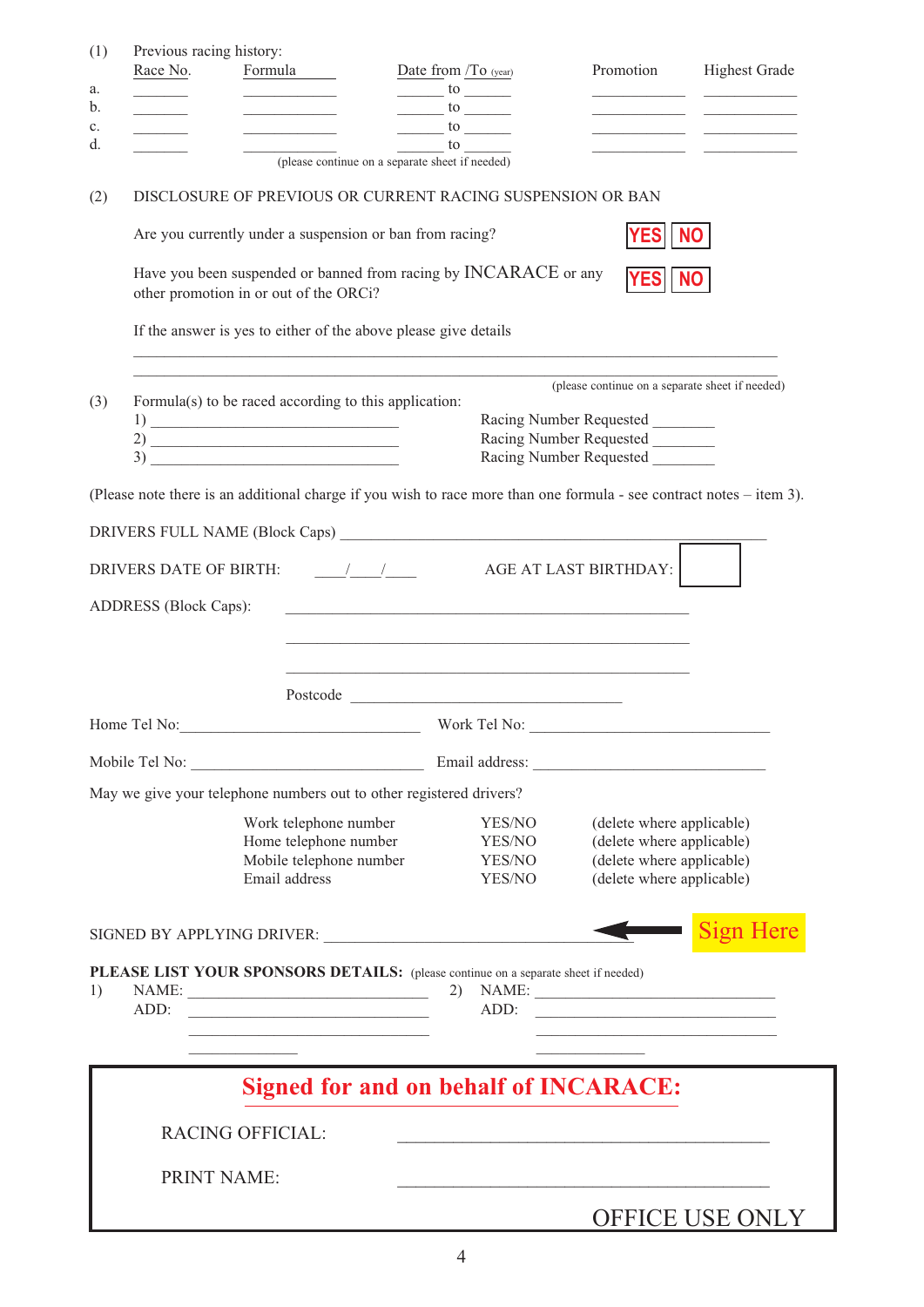### **DRIVERS CONTRACT NOTES**

#### **PLEASE READ THESE NOTES VERY CAREFULLY BEFORE COMPLETINGYOUR CONTRACT**

1) This contract must be filled in correctly in INK, in every respect and must be accompanied by the appropriate payment as detailed on page 2, section 8. Please print clearly your NAME, ADDRESS with POSTCODE AND CONTACT TELEPHONE NUMBERS, as this has to be copied on all communications. You must also notify us in writing of any change of address, telephone number or name immediately. You must also advise us immediately if your medical condition changes from the statement you have made herein.

#### 2) **2 X RECENT PASSPORT SIZE COLOUR PHOTOGRAPHS OF YOU MUST ACCOMPANY THIS AGREEMENT. PLEASE PRINT YOUR NAME CLEARLY ON THE BACK OF EACH PHOTO.**

- 3) Drivers wishing to compete in more than one formula may do so by indicating formulas required on Page 4. The fee should be increased by  $£25.00$  for each additional formula required. The formulas requested will be endorsed on your competition licence. Please ensure this is correct when you receive it.
- 4) Incomplete application forms will be returned.
- 5) Circuits are Northampton International Raceway Hednesford Hills Raceway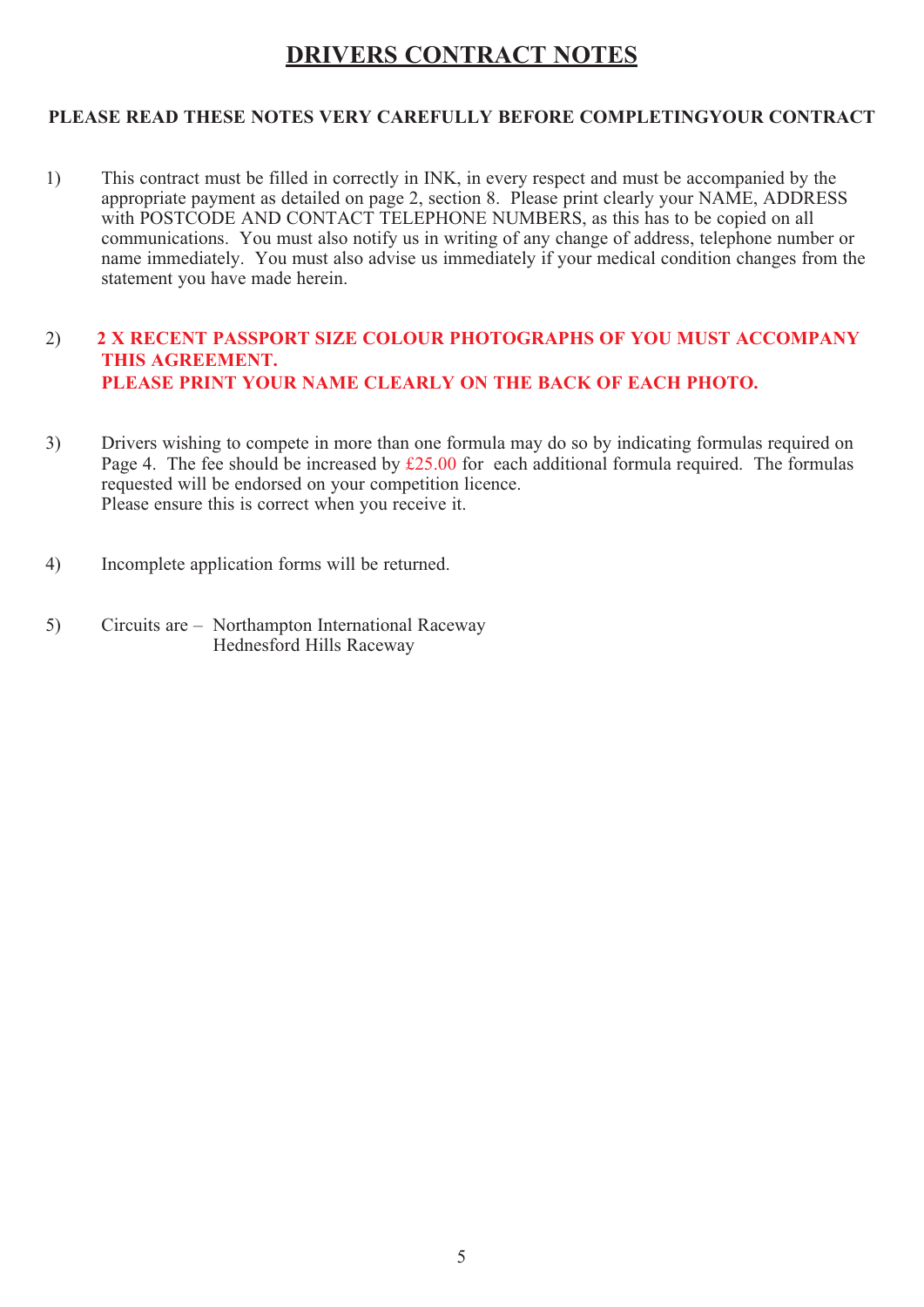## **REMEMBER! NEW PHOTOS ARE REQUIRED. NO PHOTOS = NO LICENCE AND DAY LICENCE FEES WILL BE CHARGED PER MEETING!**

| <b>2022 Formula Application Prices</b> |                                        |                                                                         |                                             |           |
|----------------------------------------|----------------------------------------|-------------------------------------------------------------------------|---------------------------------------------|-----------|
| <b>Formula</b>                         | <b>New Application</b><br><b>Price</b> | <b>Renewal Application</b><br><b>Price (Before</b><br>1st January 2022) | <b>Please Tick</b><br><b>Relevant Boxes</b> | Total (£) |
| <b>American Cup Cars</b>               | £50.00                                 | N/A                                                                     |                                             |           |
| <b>Bangers</b><br>'Back To Basics'     | £50.00                                 | N/A                                                                     |                                             |           |
| <b>Classic Hot Rods</b>                | £75.00                                 | £60.00                                                                  |                                             |           |
| <b>Grand Prix Midgets</b>              | £50.00                                 | N/A                                                                     |                                             |           |
| <b>Incarods</b>                        | £50.00                                 | N/A                                                                     |                                             |           |
| <b>Modstox</b>                         | £50.00                                 | N/A                                                                     |                                             |           |
| <b>Oval Track Legends</b>              | £75.00                                 | £60.00                                                                  |                                             |           |
| <b>Additional Formula</b>              | £25.00 (Per                            | N/A                                                                     |                                             |           |
|                                        | formula)                               |                                                                         |                                             |           |
|                                        |                                        |                                                                         | <b>Grand Total:-</b>                        |           |

## **1600CC BANGERS & NATIONAL BANGER REGISTRATIONS PLEASE COMPLETE A SPEDEWORTH LICENCE APPLICATION FORM.**



**ALL CONTRACTS MUST BE RETURNED TO THE ADDRESS DETAILED ON PAGE 1**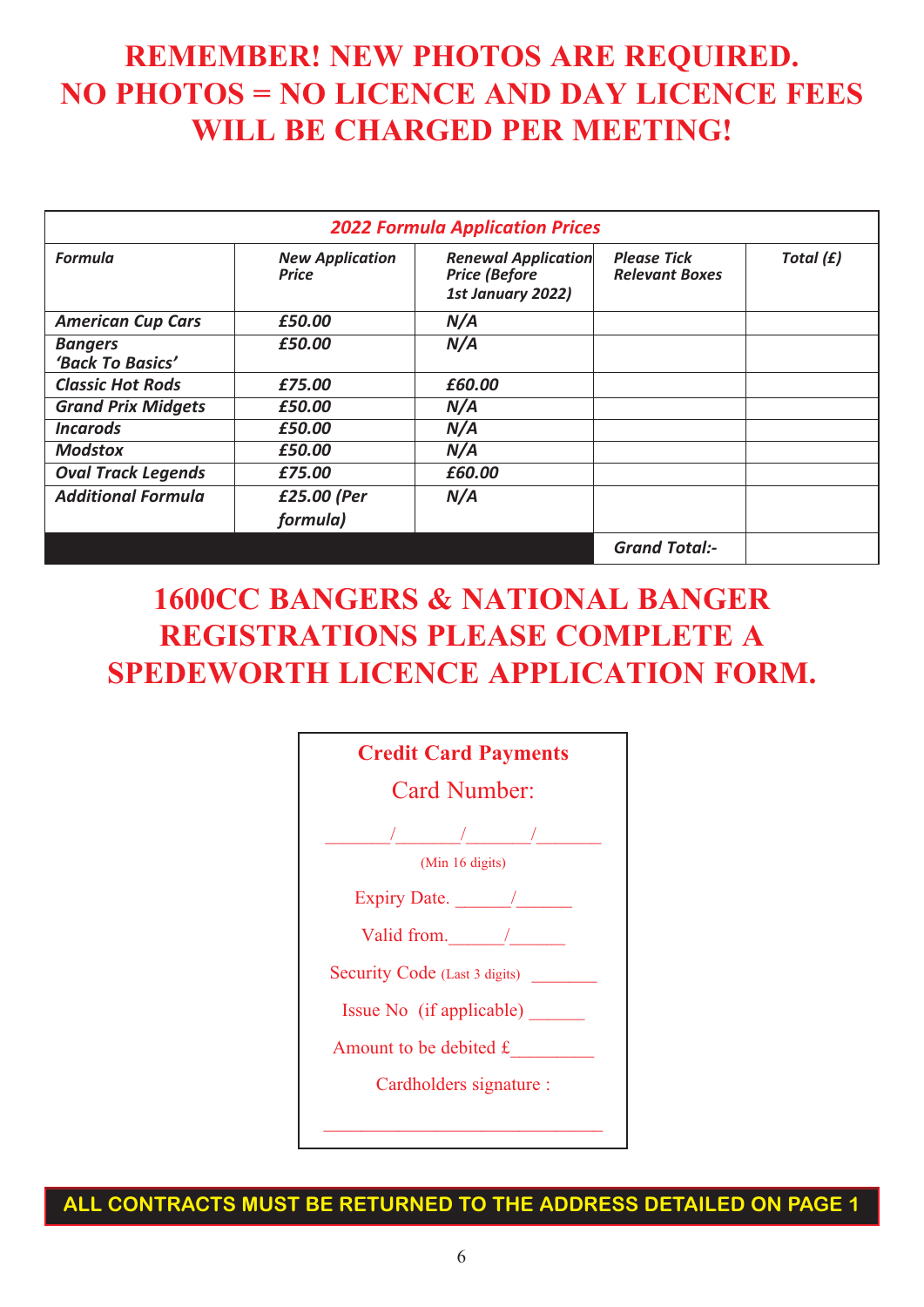# **THIS PAGE MUST BE COMPLETED FOR ALL DRIVERS AGED 16/17 YEARS OF AGE BY THE PARENT/GUARDIAN OF THE DRIVER.**

### **PARENT / GUARDIAN AGREEMENT**

| Spedeworth/Incarace/Mildenhall Controlled Circuits. I confirm I am familiar with the nature of the<br>competition and the risks inherent therein and that I have been given the opportunity before allowing                                                                                                                                                        |
|--------------------------------------------------------------------------------------------------------------------------------------------------------------------------------------------------------------------------------------------------------------------------------------------------------------------------------------------------------------------|
| course/circuit/track and its facilities. I hereby confirm I am satisfied and content that my child                                                                                                                                                                                                                                                                 |
| I hereby agree and undertake to indemnify the organisers, officials, and land owners,<br>Spedeworth/Incarace/Mildenhall, its servants or agents, and other competitors against all sums whether by<br>any reason whatsoever including without limitation their negligence and/or breach of statutory duty arising<br>from my child's participation in competition. |
| mental disability which would make it unsafe for him/her to participate as a competitor.                                                                                                                                                                                                                                                                           |
| I hereby acknowledge that it is my responsibility to ensure that I and my child have read and understood<br>the rules and regulations and that he/she will comply with them.                                                                                                                                                                                       |
| standard of competence necessary for an event of the type to which his/her entry relates and that the<br>machine entered is suitable and race worthy, is safe and complies with the rules and regulations as<br>specified in the Spedeworth/Incarace/Mildenhall Rule Book.                                                                                         |
| Signed by the Parent and/or Guardian                                                                                                                                                                                                                                                                                                                               |
|                                                                                                                                                                                                                                                                                                                                                                    |
|                                                                                                                                                                                                                                                                                                                                                                    |
|                                                                                                                                                                                                                                                                                                                                                                    |
|                                                                                                                                                                                                                                                                                                                                                                    |
|                                                                                                                                                                                                                                                                                                                                                                    |